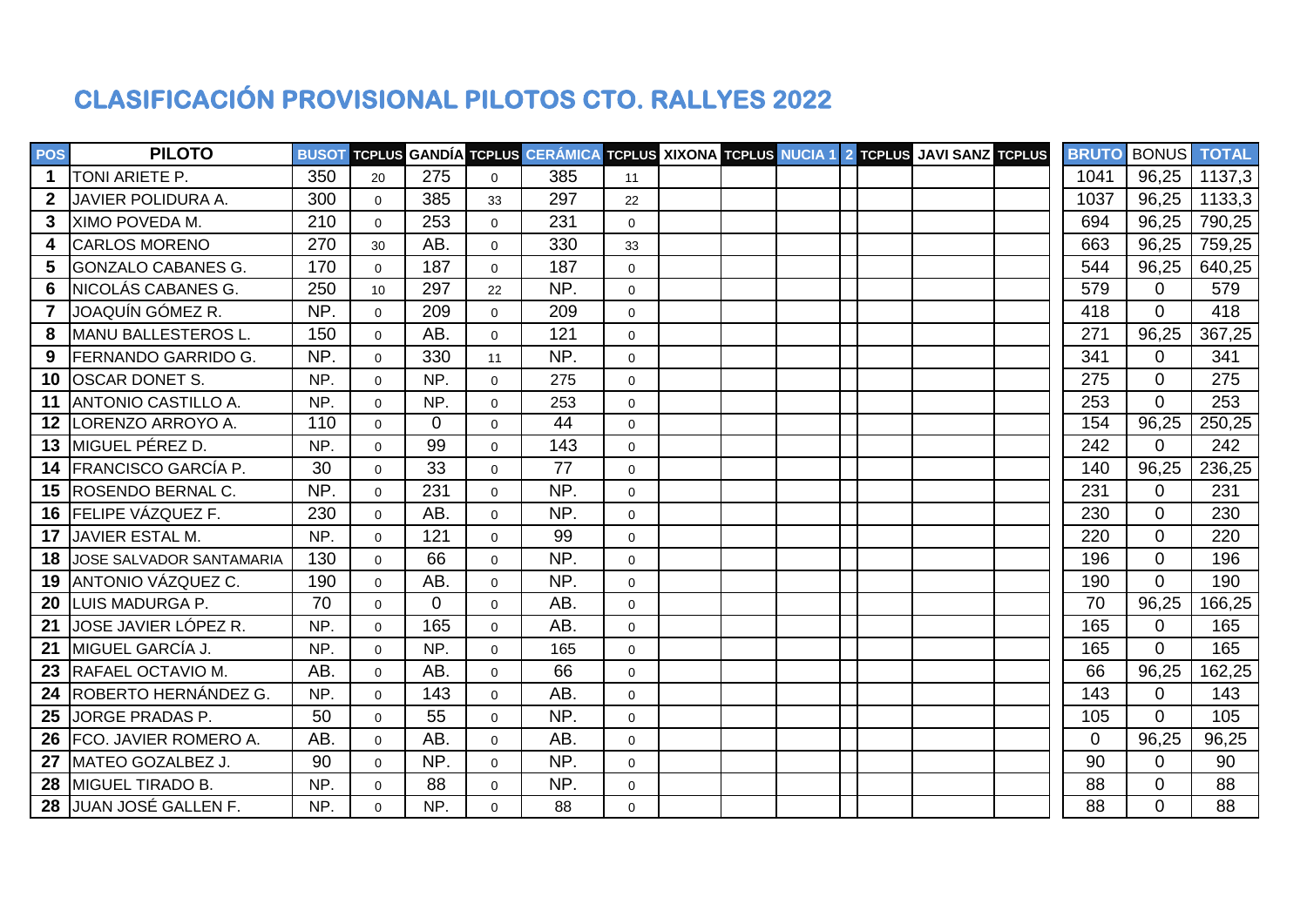| 30 | JAVIER BRAVO G.           | 80          | $\mathbf 0$    | AB.            | $\Omega$       | NP. | $\mathbf 0$         |  |  |  | 80             | $\Omega$       | 80             |
|----|---------------------------|-------------|----------------|----------------|----------------|-----|---------------------|--|--|--|----------------|----------------|----------------|
| 31 | <b>GERMÁN BATALLER O.</b> | AB.         | $\Omega$       | 77             | $\mathbf 0$    | NP. | $\mathbf 0$         |  |  |  | 77             | $\Omega$       | 77             |
| 32 | ANGEL UCLES Z.            | 60          | $\Omega$       | AB.            | $\Omega$       | NP. | $\mathbf 0$         |  |  |  | 60             | $\Omega$       | 60             |
| 33 | IIVÁN AGUSTINA G.         | NP.         | $\mathbf 0$    | NP.            | $\mathbf 0$    | 55  | $\mathbf 0$         |  |  |  | 55             | $\overline{0}$ | 55             |
| 34 | <b>AITOR FERRER R.</b>    | NP.         | $\Omega$       | 44             | $\Omega$       | NP. | $\mathbf 0$         |  |  |  | 44             | $\Omega$       | 44             |
|    | 35 PAU GINER M.           | 40          | $\mathbf{0}$   | NP.            | $\overline{0}$ | NP. | $\mathbf 0$         |  |  |  | 40             | $\overline{0}$ | 40             |
| 36 | <b>IFRANCISCO PIZA A.</b> | NP.         | $\Omega$       | $\overline{0}$ | $\Omega$       | 33  | $\Omega$            |  |  |  | 33             | $\Omega$       | 33             |
| 37 | ISERGIO PÉREZ J.          | NP.         | $\Omega$       | 22             | $\Omega$       | NP. | $\mathbf 0$         |  |  |  | 22             | $\Omega$       | 22             |
| 37 | JUAN VÍCTOR BACHERO A.    | NP.         | $\mathbf 0$    | NP.            | $\mathbf 0$    | 22  | $\mathbf 0$         |  |  |  | 22             | $\Omega$       | 22             |
| 39 | RAÚL PÉREZ P.             | 20          | $\Omega$       | NP.            | $\Omega$       | NP. | $\mathbf{0}$        |  |  |  | 20             | $\Omega$       | 20             |
| 40 | TEODORO FERNÁNDEZ C.      | NP.         | $\Omega$       | 11             | $\overline{0}$ | NP. | $\mathbf 0$         |  |  |  | 11             | $\Omega$       | 11             |
| 40 | JESÚS VICTORIO ALBIACH    | NP.         | $\Omega$       | NP.            | $\Omega$       | 11  | $\mathsf{O}\xspace$ |  |  |  | 11             | $\overline{0}$ | 11             |
| 42 | MIGUEL ÁNGEL SIGNES C.    | 10          | $\Omega$       | $\Omega$       | $\mathbf 0$    | NP. | $\mathbf 0$         |  |  |  | 10             | $\Omega$       | 10             |
| 43 | JOSE JAVIER JAVALOYES P.  | AB.         | $\Omega$       | AB.            | $\mathbf 0$    | NP. | $\mathbf 0$         |  |  |  | $\overline{0}$ | $\Omega$       | $\overline{0}$ |
| 43 | liván PÉREZ L             | $\mathbf 0$ | $\Omega$       | NP.            | $\Omega$       | NP. | $\mathbf 0$         |  |  |  | $\mathbf{0}$   | $\Omega$       | $\overline{0}$ |
| 43 | SERGIO HERNÁNDEZ P.       | AB.         | $\Omega$       | NP.            | $\mathbf 0$    | NP. | $\mathbf 0$         |  |  |  | $\mathbf 0$    | $\overline{0}$ | $\overline{0}$ |
| 43 | <b>BASILIO CANO C.</b>    | AB.         | $\Omega$       | NP.            | $\mathbf{0}$   | NP. | $\mathbf 0$         |  |  |  | $\mathbf 0$    | $\overline{0}$ | $\Omega$       |
|    | 43 ALEJANDRO SOLER C.     | AB.         | $\Omega$       | NP.            | $\mathbf 0$    | NP. | $\mathbf{0}$        |  |  |  | $\mathbf 0$    | $\overline{0}$ | $\overline{0}$ |
|    | 43 ELOY MANUEL PÉREZ M.   | AB.         | $\mathbf 0$    | NP.            | $\mathbf 0$    | NP. | $\mathsf{O}\xspace$ |  |  |  | $\mathbf 0$    | $\overline{0}$ | $\overline{0}$ |
| 43 | JORGE PÉREZ P.            | AB.         | $\Omega$       | NP.            | $\mathbf 0$    | NP. | $\mathbf 0$         |  |  |  | $\mathbf 0$    | $\Omega$       | $\mathbf 0$    |
| 43 | CHRISTIAN LASARTE G.      | AB.         | $\Omega$       | NP.            | $\mathbf 0$    | NP. | $\mathbf 0$         |  |  |  | $\mathbf 0$    | $\overline{0}$ | $\overline{0}$ |
|    | 43   MANUEL GIMÉNEZ M.    | AB.         | $\Omega$       | NP.            | $\mathbf{0}$   | NP. | $\mathbf 0$         |  |  |  | $\Omega$       | $\Omega$       | $\Omega$       |
| 43 | IVÁN MARTÍNEZ M.          | AB.         | $\mathbf 0$    | NP.            | $\overline{0}$ | NP. | $\mathbf 0$         |  |  |  | $\mathbf 0$    | $\Omega$       | $\Omega$       |
| 43 | <b>VICENTE MARTIN C.</b>  | NP.         | $\overline{0}$ | $\mathbf{0}$   | $\mathbf 0$    | NP. | $\mathsf{O}\xspace$ |  |  |  | $\Omega$       | $\Omega$       | $\Omega$       |
| 43 | <b>JESUS BERNARDO G.</b>  | NP.         | $\Omega$       | $\overline{0}$ | $\Omega$       | NP. | $\mathbf 0$         |  |  |  | $\mathbf 0$    | $\Omega$       | $\mathbf 0$    |
| 43 | <b>TANIA GOMIS E.</b>     | NP.         | $\Omega$       | $\mathbf 0$    | $\mathbf 0$    | NP. | $\mathbf 0$         |  |  |  | $\mathbf 0$    | $\overline{0}$ | $\overline{0}$ |
| 43 | <b>I</b> MIGUEL DONAS G.  | NP.         | $\Omega$       | AB.            | $\mathbf 0$    | NP. | $\mathbf 0$         |  |  |  | $\mathbf 0$    | $\Omega$       | $\mathbf 0$    |
| 43 | <b>OSCAR ORTOLÁ A.</b>    | NP.         | $\overline{0}$ | AB.            | $\mathbf 0$    | NP. | $\mathbf 0$         |  |  |  | $\mathbf 0$    | $\overline{0}$ | $\overline{0}$ |
| 43 | <b>ELIAS VICENS J.</b>    | NP.         | $\Omega$       | AB.            | $\Omega$       | NP. | $\mathbf 0$         |  |  |  | $\mathbf 0$    | $\Omega$       | $\Omega$       |
| 43 | ANTONIO MONDEJAR S.       | NP.         | $\Omega$       | AB.            | $\Omega$       | NP. | $\mathbf 0$         |  |  |  | $\mathbf 0$    | $\Omega$       | $\overline{0}$ |
| 43 | JOSE FRANCISCO PINTO B.   | NP.         | $\overline{0}$ | AB.            | $\mathbf 0$    | NP. | $\mathsf{O}\xspace$ |  |  |  | $\mathbf 0$    | $\overline{0}$ | $\mathbf 0$    |
| 43 | SERGIO FLUXA B.           | NP.         | $\Omega$       | AB.            | $\Omega$       | NP. | $\mathbf 0$         |  |  |  | $\mathbf 0$    | $\Omega$       | $\mathbf 0$    |
| 43 | PEDRO JUAN MOLTÓ R.       | NP.         | $\mathbf 0$    | AB.            | $\mathbf 0$    | NP. | $\mathbf 0$         |  |  |  | $\overline{0}$ | $\overline{0}$ | $\overline{0}$ |